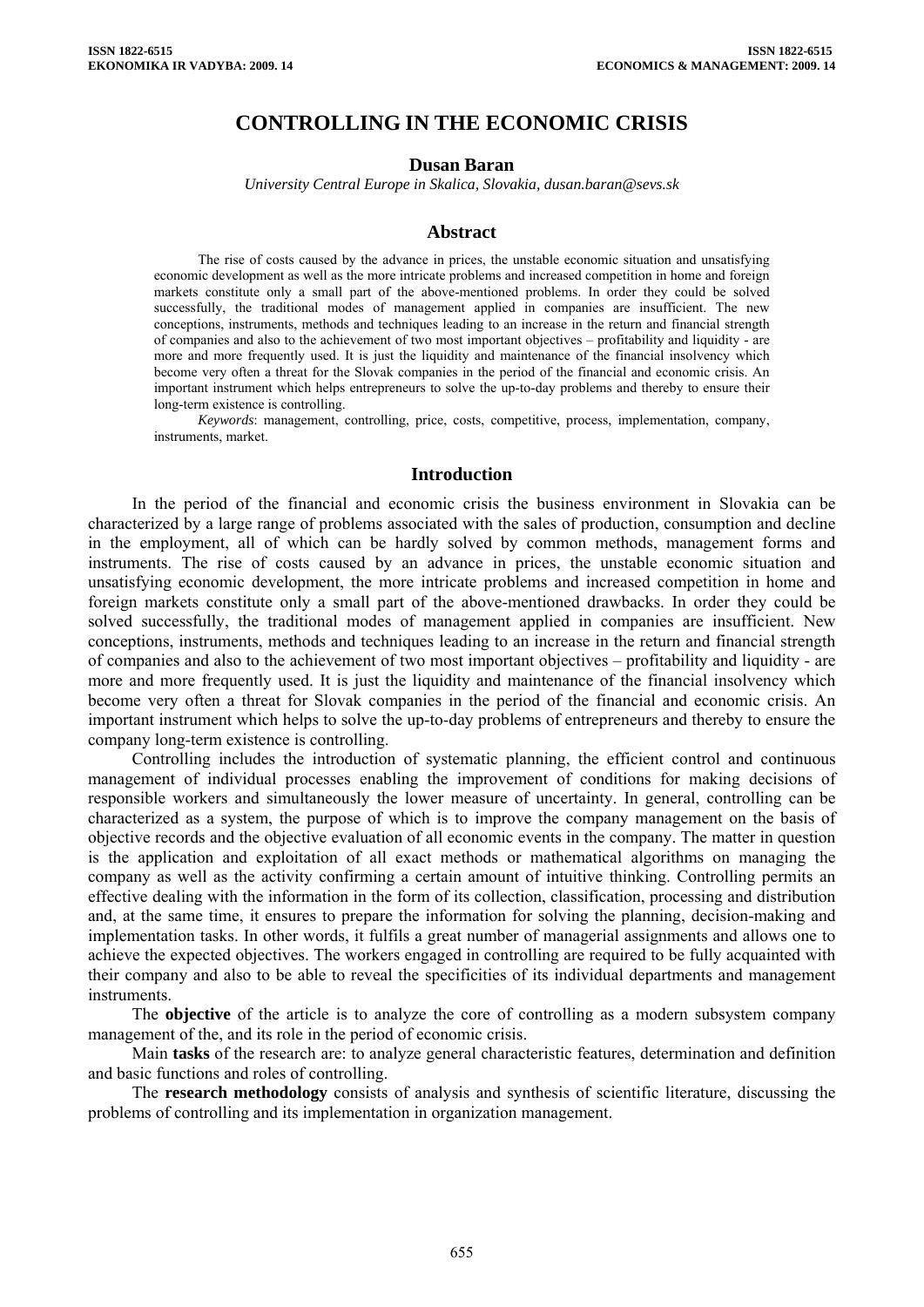## **General characteristic features of controlling**

In the present period, the business environment in the Slovak Republic is under the pressure of impacts of the economic crisis which has been caused by the financial crisis aroused in the U.S.A. The lower consumption, subsequent problems in the sales of production, mass discharges of employees and thereby the increasing unemployment in the state create assumptions for a socio-economic tension. Since the pressure of the competition will become in the course of time stronger, the more optimistic prospects can be expected only from the most resilient business subjects which will flexibly react to changes in the business environment. As a consequence of these changes, the company must be continually improving its internal processes and management systems and react to the new situation by new management functions which would allow one to:

- evaluate the fulfillment of planned objectives,
- reveal risks and warn about imminent and actual deviations from the desirable development,
- analyze and evaluate the effects of business activities and decisions,
- plan and program the company development in comprehensive and analytical indicators,
- inspire top managers to discover the new business activities bringing an economic effect.

The fulfillment of the above-mentioned objectives can be implemented by a support of the modern subsystem of the company management system called controlling. Controlling is a sum of rules, instruments and modes of the management which help to achieve the company objectives. Its role is to identify the actual situation and prepare conditions for the elimination of a potential surprise. In the case of a danger which must be eliminated by taking some efficient managerial precautions the controlling serves as "an early warning red signal" (Eschenbach, 2000). Controlling is a subsystem of the management system having a functionally viewed cross-sectional character and, at the same time, it is considered a management instrument supporting business decisions and management processes. The high-quality controlling is aimed to realize the co-operative style of management and requires the functional planning and information system.



**Figure 3.** Controlling in the company management system *Source: Eschenbach, R. (2000). Controlling, ASP publishing, Ltd., Prague*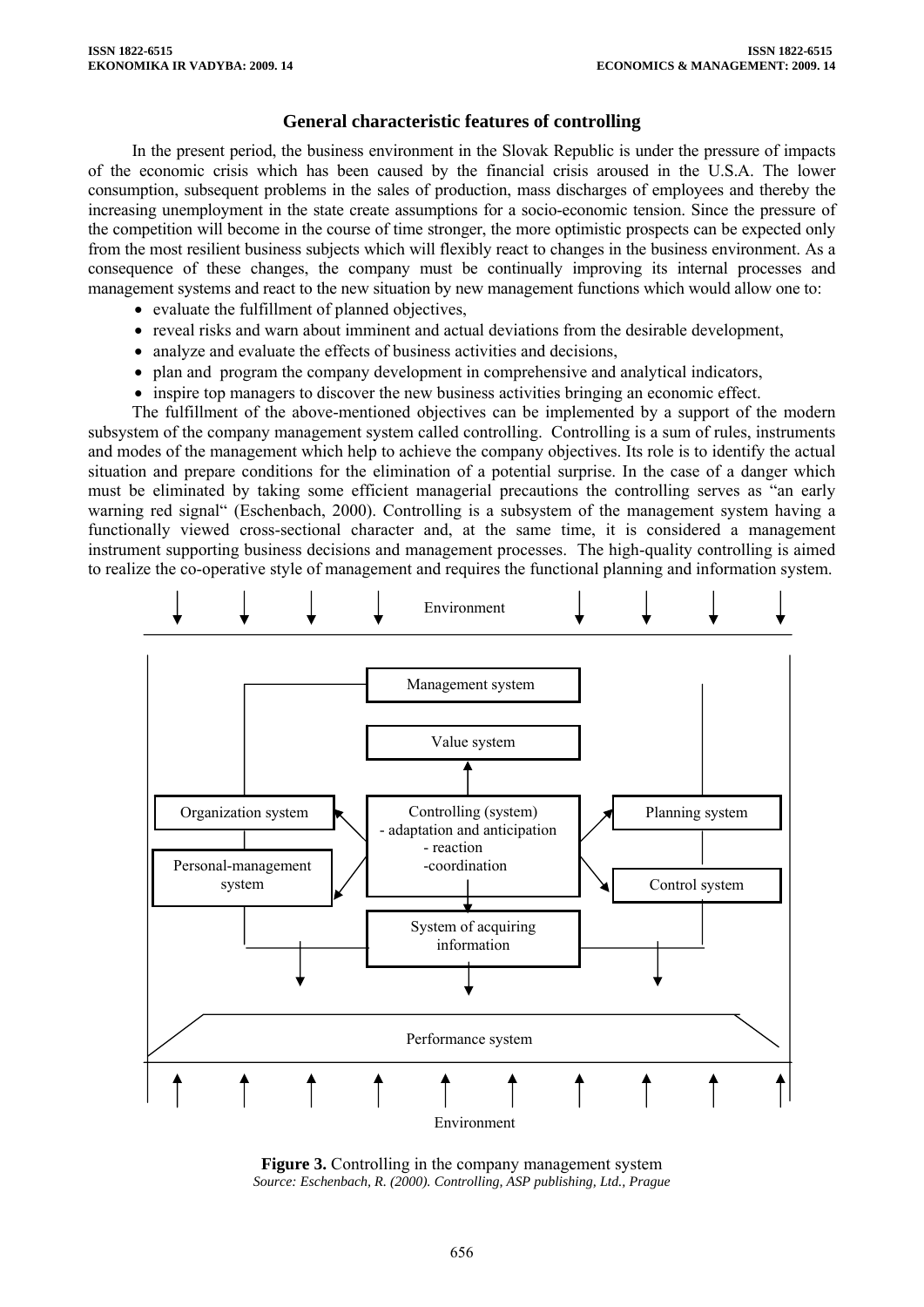The successful company controlling does not mean the application of routine managerial works but its role is to warn on the basis of the adequate information about "narrow spots" preventing the company from achieving the defined aims. In this way, controlling represents a specific form of the work with the information and its function is not to manage actual processes but the whole company, namely through the information about the actual processes. The incorporation of controlling into the company management system as its subsystem is illustrated in the scheme of Figure 1.

# **Determination and definition of controlling**

The term of controlling has found its way into the European terminology from the U.S.A. With regard to difficulties with a search for the accurate one-word equivalent it is not translated in non-English speaking countries (similarly as, for example, the term of cash-flow). The lexical basis of this term is an English verb "to control" which can be understood in two meanings:

- to manage, command, hold under control.
- to check, verify.

In the economic literature, controlling is defined variously, all definitions being, however, more or less similar to each other and mostly trying to express its main characteristic features. One of the definitions is summarized in the following basic points (Baran, 2001).

• controlling has a command over the economy of the company which is held under its control by giving an early signal about its existence crisis and by performing the necessary precautions for its prevention,

- controlling is not a control.
- controlling means to "hold under control",
- controlling is an active management, i.e. the management directed to the future.

In practice, a very important step is to define the relationship between the management and controlling function of the company. Within the indivisible managerial authority management performs decisions, has competences and responsibility, meanwhile controlling provides the top managers a support, offers inspirations, performs evaluations, analyses and controls, and gives recommendations. It is possible to maintain that controlling in the company is a form of the high-quality consulting designed for managers. According to the process of its introduction into the company there exist three levels of controlling which are shown in Figure 2.



**Figure 2.** Controlling and management, controlling levels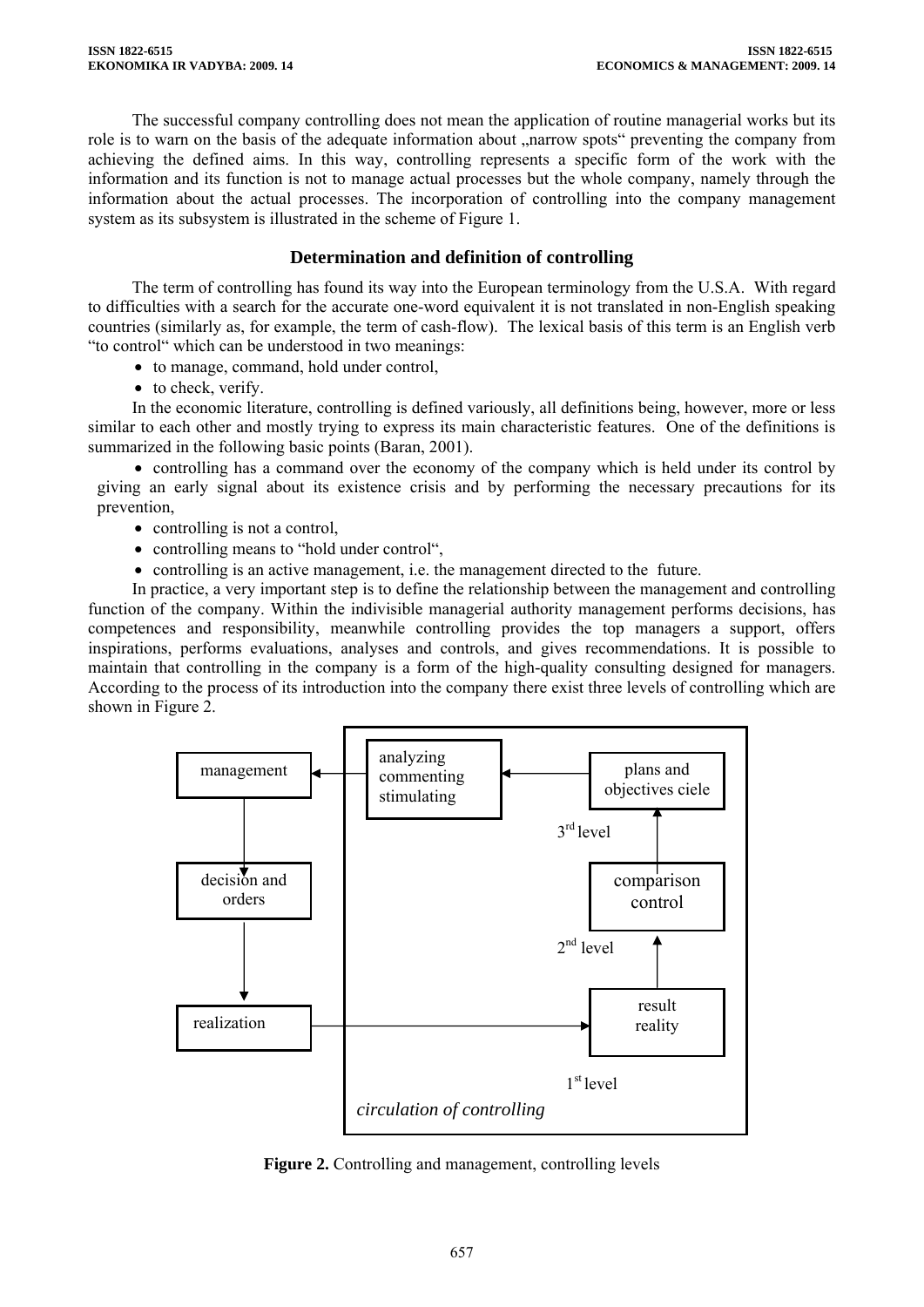The first level of controlling is associated with accounting, i.e. with the utilization of its function to register the achieved reality. It is important for the financial accounting and accounting documents to record all the information inevitable for management. The application of controlling is associated also with the accounting quality, namely with the financial, intra-company and managerial accounting. At annual intervals, the financial accounting indicates to what extent the company property and capital substance were changed, or in other words, how are the company objectives fulfilled. However, the financial accounting itself does not have the sufficient redeemable ability for an efficient management. For this reason the tendency to transform accounting into the financial reporting oriented to decisions has come to the fore. Since controlling is oriented to the future and accounting is oriented to the past and present time, the latter supplies the former with stimuli and the information needed for the management focused on the future. In practice, the transition from accounting to controlling has shown a significant change in the economic thinking within the sphere of a company.

The second level of controlling is aimed to compare and monitor deviations from the plan that is from the accepted objectives of a company. In contrast with the control, the role of controlling is to register record and evaluate detected deviations and subsequently to suggest some changes and improvements in managing the company. The above-mentioned role of controlling often manifests itself just in that process, i.e. in its role of a navigator.

The third level completes the circulation of controlling aimed at managing the company. At this level, the all-round support to managing the company via the planning, checking, evaluating and rectifying information is clear. At this level, controlling is dependent on the high-quality information system of the company.

Consequently, controlling cannot be replaced by the management, nor by a control, although the control as a third disposition function of the management is inevitable for fulfilling the roles of controlling.

## **Basic functions and roles of controlling**

The definitions and characteristic features of controlling reveal its functions and roles in the company. The controlling functions can be summarized as follows (see Figure 3).





 *Source: Baran, D. (2001). Analysis of the company management, Publ. House STU, Bratislava* 

From among the above-indicated functions the following basic roles of controlling can be defined. They include:

- support given to the process of planning and defining the company objectives. Within this function, controlling ensures the care, conduct and implementation of the planning system, the consulting services on using planning methods and planning recalculations, the formal control of partial plans, the control of plans considering the interconnection with principal objectives and their implementation, the monitoring of terms and encouraging the management to specify and assess the alternative solutions of planned tasks;
- continual acquisition and processing of the information promoting the decision-making. The individual company spheres have often their own information systems which are not usually interconnected between each other. There exists a problem concerned with their compatibility, which can lead to potential difficulties in managing and decision-making. In this connection the tasks of controlling involve also the building of the managerial information system and of the company financial reporting;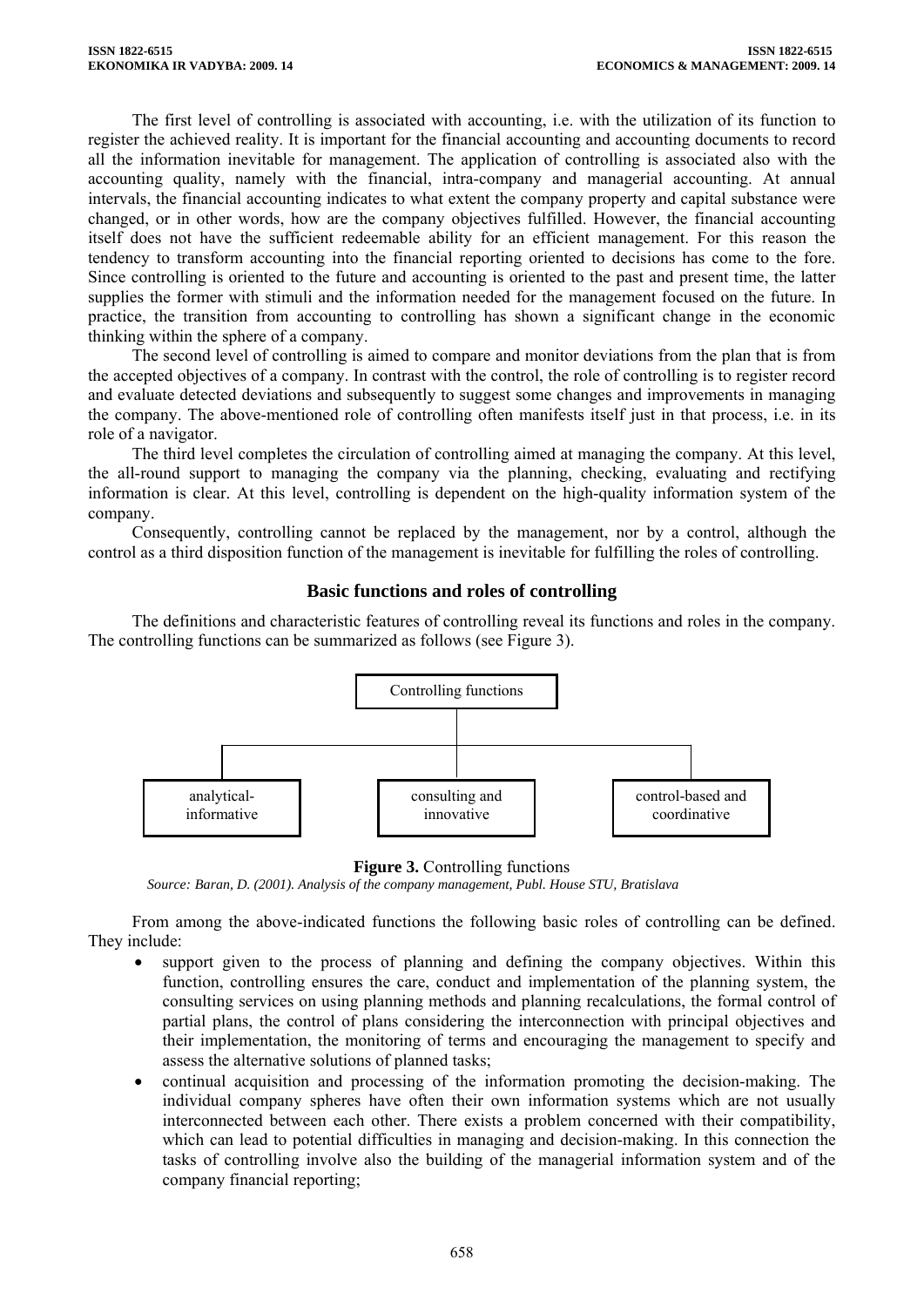- promotion of the third disposition function of management, i.e. of the control, laying stress on the analysis of deviations. The company needs a control system corresponding to the planning one to implement properly not only the own, i.e. internal but also the external control. Controlling provides consulting services needed for recounting and for the analysis of deviations;
- incorporation of the information into reports and surveys required by management, proprietors, financial institutions, and also by state organs and organs of the public administration;
- active participation and the interest in the choice and preparation of top executives.

From the above-indicated overview one can see the extent of tasks ensured by a subsystem, i.e. the management instrument, controlling, which is aimed to achieve the given objectives.

# **Personal recruitment for controlling in the company**

Controlling is characterized as a subsystem of the company management system which fulfils specific functions associated with managing the company. However, the specific functions are not accomplished by a manager but by a specially educated person (or persons), the so-called controller. The controller is a worker who is a very important person in companies where the managerial subsystem, controlling, is introduced. Therefore this worker must fulfil the relatively high professional as well as personal claims. On the basis of my personal theoretical knowledge, research and practical experience I can sum up these requirements as follows:

## **Professional requirements for the controller´s function:**

- university education either of the technical-economic or technical, or economic-managerial branch of study,
- practical experience gained in the company, especially in technical and economic-managerial processes.

## **Personal qualities required from a controller:**

- activity and creativity,
- communicativeness and sociability,
- natural authority,
- strong personality which must respect the system of one chief,
- reliability and pragmatism,
- ability to persuade the management by means of his or her proposals.

## **Professional requirements for the controller´s function:**

• university education of the economic or technical orientation, the best is their combination.

## **Other requirements for the controller´s function:**

- common application of the computer technique,
- ability of the perfect presentation,
- communicative abilities.

On the basis of the above-mentioned subsystem, i.e. of the management instrument - controlling, the controller´s functions can be defined by an obligation to:

- take part in the formation, coordination and control of the fulfilment of company plans,
- work out reports, analyses and commentaries about the attained results needed by management and company owners,
- provide advisory services to all management levels regarding the formation of company standards and guidelines, mainly for the needs of accounting, budgeting and calculations,
- monitor guidelines and laws related to the composition of accounting statements (balances of profit and loss statements, CF and statistical statements, etc.),
- prepare reports for state and public-administrative institutions, financial institutes, etc.,
- monitor continually the economic, social and political environment of the company, international situation, especially in the economic area, which is highly important just at the present time of the financial and economic crisis. The primary and mainly secondary impacts of the crisis have affected the business sector of the Slovak Republic since the beginning of the year of 2009 when they are accompanied by consequences of the crisis in a supply of the natural gas. The controller´s role is to register, evaluate and assess the negative impacts on the company.